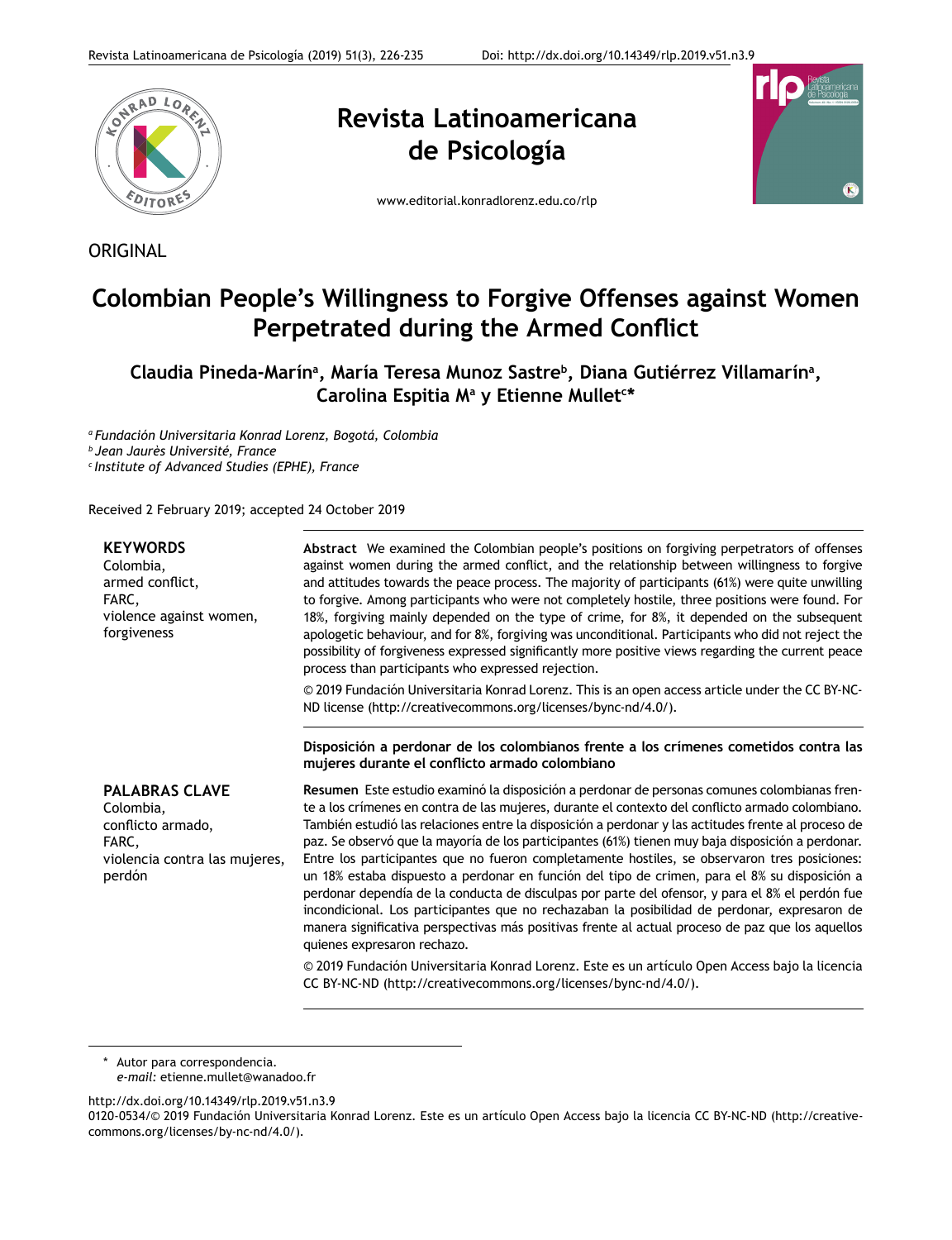The present study examined the Colombian people's positions on forgiving perpetrators of offenses against women during the armed conflict that ravaged the country for more than a half a century. Two studies conducted in Bogotá, Colombia, before the peace accord (López López, Pineda Marín, Murcia León, Perilla Garzón, & Mullet, 2013, López López, et al., 2018) showed that a majority of participants (67% in the 2013 study and 52% in the 2018 study) were of the opinion that forgiveness should not be granted to former perpetrators of violence, irrespective of circumstances; that is, even if these people had not committed very severe crimes or had expressed true repentance. The present study was similar in spirit to these previous studies, but it examined specifically the willingness to forgive perpetrators of crimes against women, and it explored the relationship between willingness to forgive perpetrators and attitudes towards the peace process (e.g., attitude to peace dialogs in La Habana).

In Colombia, a long-running armed conflict had, since 1960, opposed left-wing insurgents (mostly members of the Fuerzas Armadas Revolucionarias de Colombia, FARC), the governmental army, and right-wing paramilitaries. As the insurgents secured more and more resources from the illegal drug trade that they partly managed, the conflict expanded nationally in the 80s (see the reports from Colombia's National Centre for Historical Memory, 2018). The violence receded, however, at the beginning of the current century, due to the implementation of the democratic security policy of Uribe's government. The insurgents gradually lost control of most of their territorial gains, the Colombian army secured the recovered areas, and the paramilitary groups were dismantled (Granada, Restrepo, & Vargas, 2009). From 1960 to 2016, millions of people have been displaced, have been killed, or have disappeared. As of today, 8,910,526 persons are officially been registered on the Colombian National Register of Victims. Among them, 165,271 were victims of homicides, were killed through other circumstances, or have disappeared (Registro Único de Víctimas, 2019). Severe human rights violations have been perpetrated by all parts implicated in the conflict (Human Rights Watch, 2017).

The peace accord that was signed in 2016 provided adequate compensation of all the victims, full disclosure of information, and protection against possible aggression from all participants in the transitional justice process. It also stipulated that measures should be implemented in order to secure, as far as possible, coexistence and reconciliation between all citizens, in order to prevent the resumption of conflicts. Following the signing, the press reported several meetings between victims and perpetrators as, for example, in the small town of Bojayá in which, in 2002, the FARCs killed or severely hurt more than 200 villagers, among them many women: Ex-members of this group, who admitted to being the authors of the massacre, met the victims and the victims' families, expressed repentance, and begged for forgiveness (New York Times, 2016; Semana, 2016a).

Positive relationships among people living and working in the same areas is a condition of productive collaboration. After a civil conflict, a country must not only rebuild its material infrastructure in all the damaged areas, but it must also rebuild trust and cooperation among all its citizens (Espinosa, et al., 2016; Mukashema & Mullet, 2013; Páez, Martin Beristain, Gonzalez, Basabe, De Rivera, 2011). Although the rebuilding of trust and cooperation may seem to be an unattainable objective, it is nevertheless an inescapable one (Kaufman, 2006). Enduring resentment and feelings of revenge can only generate lasting unhappiness among affected parties. Promoting reconciliation at the national level (e.g., through Truth Commissions) can create the necessary conditions for a change in people's attitudes, but these collective efforts may have drawbacks (Cilliers, Dube, & Siddiqi, 2016; Twose, & Mahoney, 2015; Kpanake & Mullet, 2011). As a result, examining how former opponents in countries which have experienced bloody internal conflicts are able to personally forgive and to feel forgiven is not a futile exercise (Cárdenas, Páez, Arnoso, & Rimé, 2017; Gibson, 2007, López López, León Rincón, Pineda Marín, & Mullet, 2018).

Many studies assessing the willingness of citizens to forgive have been conducted in post-conflict settings (e.g., Azar, Mullet, & Vinsonneau 1999, Bayer, Klasen, & Adam, 2007, Cárdenas, Páez, Rimé, & Arnoso, 2015; Moeschberger, Dixon, Niens, & Cairns, 2005, Pham, Weinstein, & Longman, 2004). Overall, most of their findings were consistent with Fehr, Gelfand, & Nag's (2010) suggestion that circumstantial factors such as the offenders' apologies for the harm they caused accounted for most of the explained variance in willingness to forgive.

These studies have also shown that the relationship between forgiveness and mental health is not as straightforward as one would assume. In a study conducted in Rwanda, for example, Mukashema and Mullet (2013) have shown that if a positive relationship between mental health and forgiveness exists, this relationship is mediated by the feeling of being personally reconciled with the harm-doer(s). In addition, (a) only one type of reconciliation sentiment, the one corresponding to a renewed capacity to listen to each other, to forge compromises, to work together, and to live together is positively associated with mental health, and (b) this type of reconciliation sentiment seems to be present, above all, among individuals who feel disposed to unconditionally forgive (see also, Mukashema, Bugay, & Mullet, 2017 and Lopes Cardozo, Kaiser, Gotway & Agani, 2003).

# **Colombian People's Attitudes towards Forgiving Former Actors in the Armed Conflict**

As already stated, two studies on willingness to forgive perpetrators of violence have recently been conducted in Colombia. In the first of these studies (López López et al., 2013), 400 adults living in Bogotá were presented with a set of realistic vignettes in which a former perpetrator of violence (e.g., a member of a guerrilla group) asked for forgiveness from a victim's family. Three factors were manipulated: the degree of the perpetrators' responsibility (e.g., mere agent executing orders), the type of crime committed (e.g., destruction of property), and whether apologies were offered or not. No information regarding whether or not the perpetrator had previously been sentenced or amnestied was given. Through cluster analysis, four personal positions regarding forgiveness were found. For 38%, mostly from the wealthier segments of society, forgiveness should never be granted. In addition, 39% were hesitant: Their position was similar to the previous one, but they were less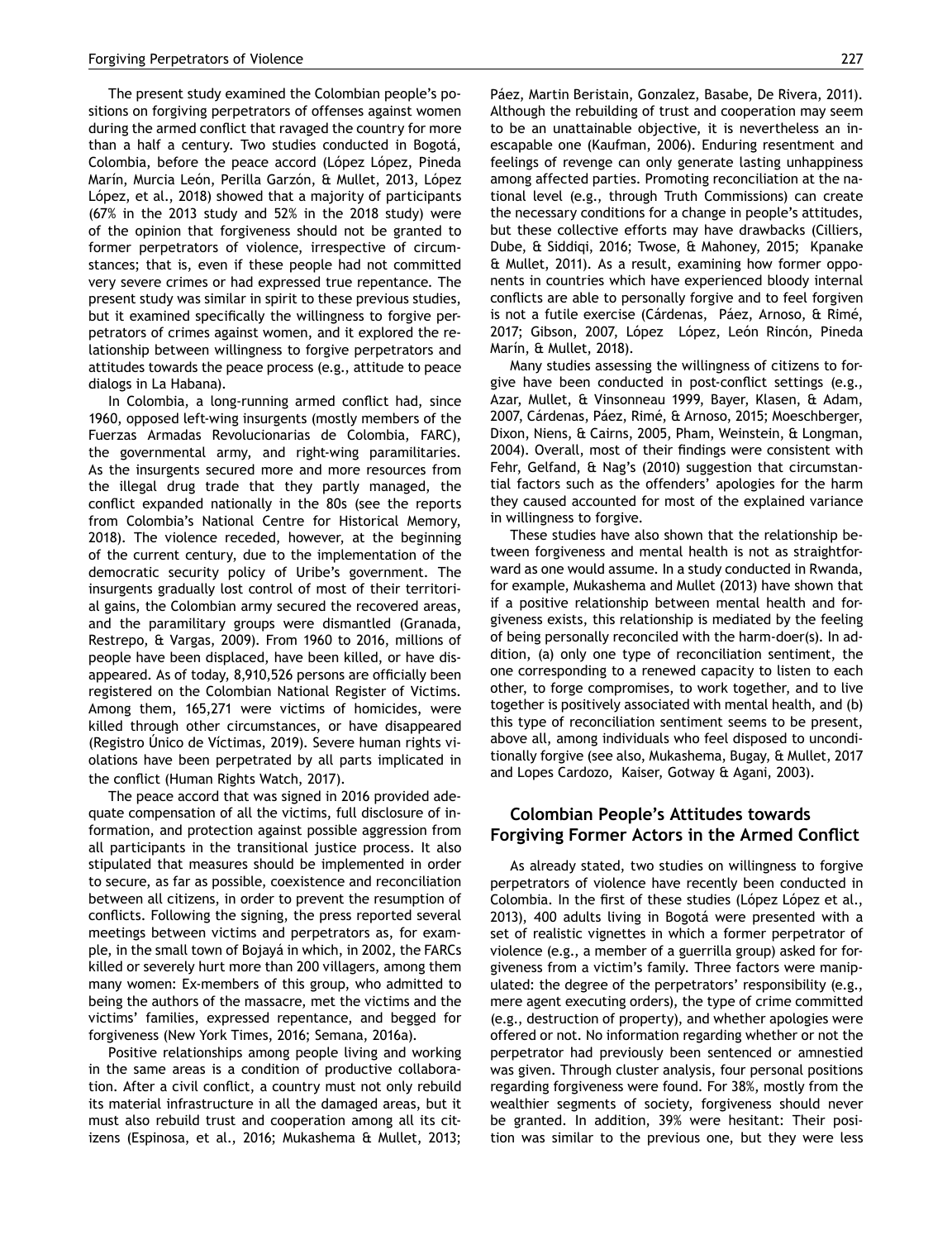blatantly hostile to forgiveness. In contrast, 15%, mostly from the poorest segment of society, considered that forgiveness should always be granted, and 18%, mostly from the poor segments of society, considered that, each time the former perpetrators have expressed true repentance, forgiveness could be granted.

In the second study (López López et al., 2018), 550 adults, also living in Bogotá, were presented with a largely similar set of realistic vignettes in which information regarding whether or not the perpetrator had been sentenced or amnestied was, this time, indicated. The same positions were found: *Never forgive* (29%), *Hesitant* (23%), *Always forgive* (18%), and *Depends on circumstances* (13%). In addition, 17% of the sample was totally undetermined, which López López (2018) related to recent statements issued in the national press showing that as the peace process developed, some people may have become indecisive (e.g., El Espectador, 2013). In both studies, a striking finding was that very few participants adopted positions showing that at least minimal deliberation (weighing the pros and the cons) had taken place before responding.

# **The Present Study**

The present study complemented the studies reported above in two ways. Firstly, it considered a range of offenses that were more varied than the ones considered in previous studies. In López López et al.'s (2013, 2018) studies, offenses ranged from theft and destruction of property to kidnapping and murder. In the present study two *a priori* less severe offenses were introduced: verbal assault (without any physical brutality) and manhandling. Also, rape was introduced, in addition to murder, because we wanted to know the extent to which rape might be considered more forgivable than murder. Given that rape was introduced as a type of offense, in all scenarios, the victim was always a woman. We expected that, as a result of the introduction of this larger range of crimes, the effect of the type of crime factor on willingness to forgive would be stronger than in both previous studies.

Secondly, the present study aimed at directly relating positions regarding forgiveness and the political context in the country. Several socio-political issues were debated in the press at the time of data gathering: Are the current peace dialogs that are taking place in La Habana really necessary for stopping the violence in the country? Does citizens' security depend on the peace agreements that are to be signed? Would it be acceptable to allow members from former illegal armed groups to participate in political life? (BBC News, 2016). As stated above, unforgiveness and concomitant feelings of revenge among most citizens; that is, damaged psychological infrastructure, can be a serious impediment to the rebuilding of other infrastructures, including political life. In an atmosphere of suspicion and resentment, the civil society cannot fully develop or redevelop, and the return to political normality may, as a result, be delayed.

# **Hypotheses**

Our first hypothesis was that the four positions reported in both previous studies would be found in the current study: *Never forgive* (irrespective of circumstances), *Hesitant*, *Depends on circumstances*, and *Always forgive*. We also expected that the *Depends on circumstances* position would include severity of offense as an important circumstance, in addition to the presence or absence of apologies.

Our second hypothesis, which was closely related to the first one, was that, among participants sharing the *Depends on circumstances* position, rape would not be considered as more forgivable than murder. This hypothesis was based on previous work showing that, in countries where the death penalty exists, most people consider that rape deserved the death penalty to the same extent as murder (see, Kamble & Mullet, 2016).

Our third hypothesis was that positions regarding forgiveness would be associated with attitudes regarding socio-political issues currently debated in Colombia (Correa, García-Chitiva & García-Vargas, 2018) In particular we expected that participants asserting the always forgive position would be more favorable to the peace dialogs in La Habana, and would be more convinced that Colombian's security strongly depends on the signature of a peace accord than participants asserting the never forgive or hesitant positions.

#### **Method**

#### **Participants**

Participants were 230 adults (43% males) aged 18-76 years old (*M* = 30.72, *SD* = 11.93) who lived in Bogotá. Forty-two per cent of them were from a low economic background, 36% from an intermediate economic background and 22% from a high economic background. Eight per cent had primary school education, 46% had secondary education, and 46% had a university degree. The participation rate was 58%. The main motive expressed for not participating was a lack of time. The study conformed to the ethical recommendations of the Colombian Society of Psychology; that is, full anonymity was respected and informed consent was obtained from all participants.

#### **Material**

The material consisted of 72 cards describing situations in which a male offender (e.g., a member of a guerrilla group) committed a violent act (e.g., rape) against a non-combatant woman. Each scenario contained four items of information, in the following order: (a) the identity of the perpetrator (a member of a paramilitary group, a guerrilla group, or the military), (b) the severity of the violent act (killing, rape, manhandling, or verbal assault), (c) the degree of responsibility for the act (organizer of the violence or mere executor of orders), and (d) the offender's subsequent behaviour (neither repented nor begged for forgiveness, met the family and begged for forgiveness, or begged for forgiveness and offered compensation for the harm done).The scenarios were obtained by orthogonally crossing these four factors. The design was Identity x Severity x Responsibility x Subsequent Behaviour, 3 x 4 x 2 x 3.

An example of a scenario is the following: "Enrique Calderón is a former member of the guerrilla. He has committed acts of violence during the civil conflict. Among these acts was the killing of Belén González, a non-combatant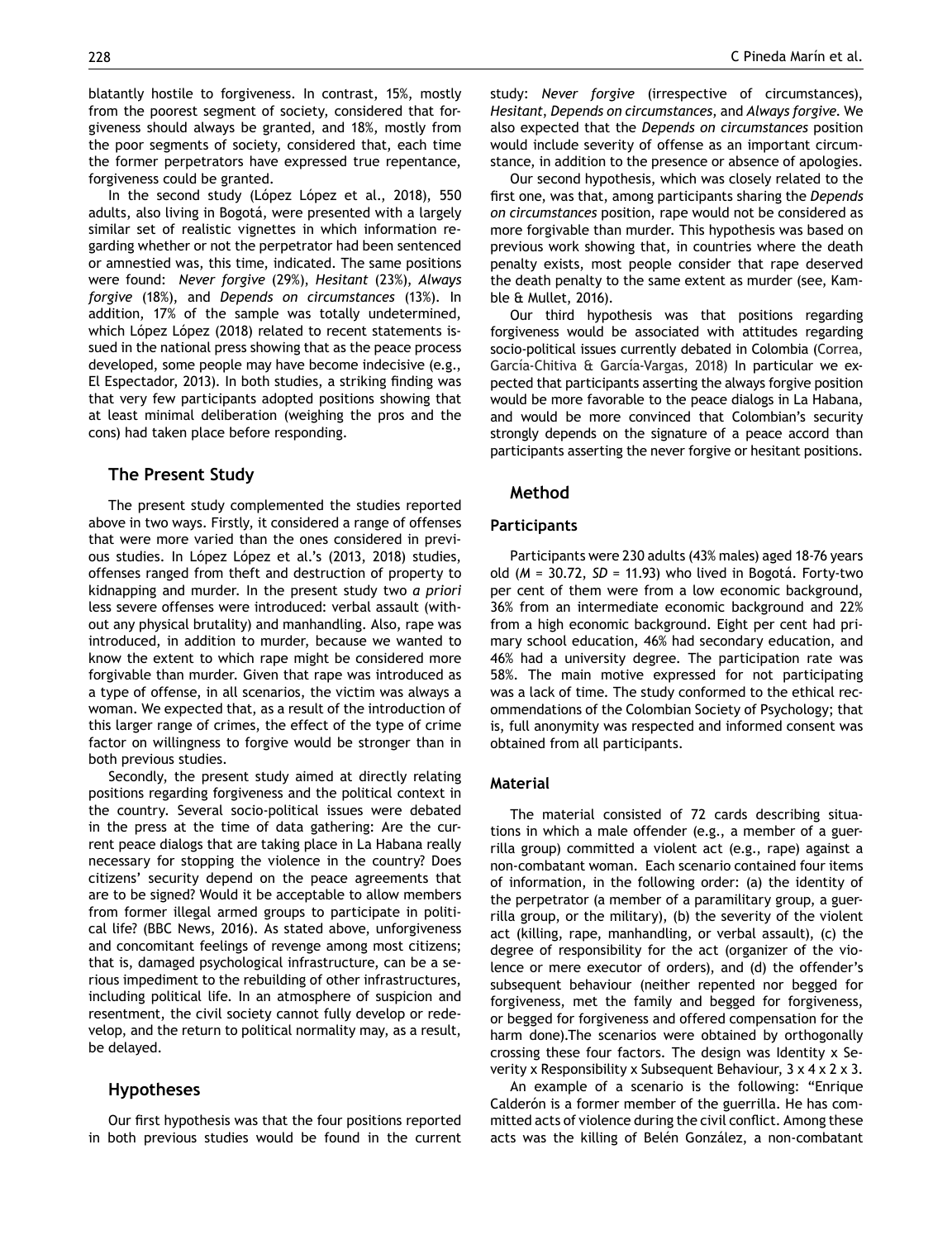woman who lived in a village. These violent acts were planned by his superiors. Enrique just followed orders. Currently, Enrique wishes to reintegrate into civil society. He spoke in person to the González family. He explained what happened to Belén. He begged for forgiveness. He was apparently very emotional. If you were a member of the González family, to what extent would you be willing to forgive Enrique Calderón for what he did to Belen?" Responses were given on 11-point scales raging from Not at all (0) to Fully agree to forgive (10).

The material also comprised one question about the participant's level of religiosity and five additional questions related to the current political context in Colombia: To what extent do you think that (a) the current peace dialogs in La Habana are necessary for stopping the violence in the country, (b) the citizens' security depends on the agreements that are to be signed in La Habana, (c) the political participation of members from former illegal armed groups would be acceptable, (d) every former member of illegal armed groups who wish to be reintegrated into society should, first of all, be judged and incarcerated, and (e) people who subject themselves to the reintegration process are not fully trustworthy. Responses were given on 5-point scales raging from Not at all (0) to Fully agree (5).

#### **Procedure**

Data collection took place in 2015 and 2016, before the referendum; that is, at a time where the peace process in Colombia was still running and the cease fire was about to be signed. The procedure followed Anderson's (2008, 2018) recommendations for this kind of study (see also Mukashema & Mullet, 2015). Each person was tested individually, and data collection was completed in a quiet room, usually in the participant's home. Participants took 35 to 40 minutes to complete the ratings. No participant voiced complaints about the number of vignettes or about the credibility of the proposed situations. The additional items were presented at the end of the sessions.

#### **Results**

As very diverse positions were expected, a cluster analysis, using the K-means procedure (Hofmans & Mullet, 2013), was first applied in order to detect qualitatively different rating patterns. As each participant had given three series of 24 ratings on scenarios containing the same information (type of crime, level of responsibility, and presence/ absence of apologies) but differing regarding the perpetrator's identity (paramilitary, guerrilla, and military), the total number of profiles of ratings analysed was  $3 \times 230 =$ 690. As four positions were expected a four-cluster solution was first applied, and then three-, five-, six-and seven-cluster solutions were subsequently examined. The six-cluster solution was retained because it provided the most interpretable patterns.

An overall ANOVA was conducted with a design of Cluster x Severity x Responsibility x Subsequent behaviour, 6 x 4 x 3 x 3. Owing to the great number of comparisons, the significance threshold was set at .001. Given that the cluster effect and all the two-way interactions involving cluster were significant, separate ANOVAs were conducted at the cluster level. Results are shown in Table 1. Five of the six clusters are shown in Figure 1.

The first cluster of profiles (*N* = 187, 27% of the profiles of ratings) was the expected *Never forgive* cluster. Most ratings were very low  $(M = 0.26)$ . They were slightly higher (a) in cases of verbal assault (*M* = 0.37) than in cases of killing (*M* = 0.17), (b) when the offender was an executor  $(M = 0.30)$  rather than an organizer  $(M = 0.21)$ , and (c) when the offender directly apologized to the family and offered compensation  $(M = 0.31)$  than when no apologies were offered (*M* = 0.20). As shown in Table 2, profiles of participants who were single were less often found in this cluster (22%) than profiles of participants who were married or who had been married (33%).

The second cluster  $(N = 236, 34\%)$  of the profiles) was the expected *Hesitant* cluster. Ratings were low (*M* = 2.21), although higher than in the previous cluster. Also, they were higher (a) in cases of verbal assault (*M* = 2.72) or manhandling (*M* = 2.40) than in cases of killing (*M* = 1.82) or rape (*M* = 1.89), (b) when the offender was an executor (*M* = 2.52) rather than an organizer (*M* = 1.90), and (c) when the offender directly apologized to the family (*M* = 2.33) and offered compensation (*M* = 2.79) than when no apologies were offered (*M* = 1.50). As shown in Table 2, profiles of male participants (28%), of 22-78 year olds participants (28%), of participants from either low (27%) or high background (30%), and of not-single participants (24%) were less often found in this cluster than profiles of females (39%), of very young participants (47%), of participants from intermediate economic background (45%), and of single participants (42%).

The third cluster (*N* = 127, 18%) was called *Depends on crime* because this factor was, by far, the one with the strongest impact. Ratings were clearly higher in cases of verbal assault (*M* = 5.67) or manhandling (*M* = 4.50) than in cases of killing (*M* = 1.82) or rape (*M* = 1.89). Also, ratings were higher when the offender was an executor (*M* = 3.65) rather than an organizer (*M* = 3.06), and when the offender directly apologized to the family (*M* = 3.70) and offered compensation (*M* = 9.98) than when no apologies were offered (*M* = 2.39). In addition the effect of the subsequent apologetic behaviour varied as a function of type of crime. In cases of verbal assault, the effect of the apologetic behaviour was stronger  $(6.52 - 4.25 = 2.27)$  than in cases of killing  $(1.91 - 1.04 = 0.87)$ . In all four cases involving verbal assault and offer of compensation, ratings were clearly on the positive side of the response scale; that is higher than 6. As shown in Table 2, profiles of older participants (8%), and of participants with primary education (2%) were less often found in this cluster than profiles of participants aged 18-39 (22%), and participants with secondary or tertiary education (20%). Profiles corresponding to situations involving military personnel were less often found in this cluster (13%) than profiles corresponding to situations involving a paramilitary (24%).

The fourth cluster (*N* = 54, 8%) was called *Depends on apologetic behaviour* because this factor was, by far, the one with the strongest impact. Ratings were clearly higher when the offender directly apologized to the family (*M* = 7.21) and offered compensation (*M* = 7.45) than when no apologies were offered (*M* = 0.93). Also, ratings were higher in cases of verbal assault (*M* = 5.59) or manhandling (*M* = 5.29) than in cases of killing (*M* = 4.95) or rape (*M* = 4.97). In all 12 cases involving the seeking of forgiveness, ratings were clearly on the positive side of the response scale. As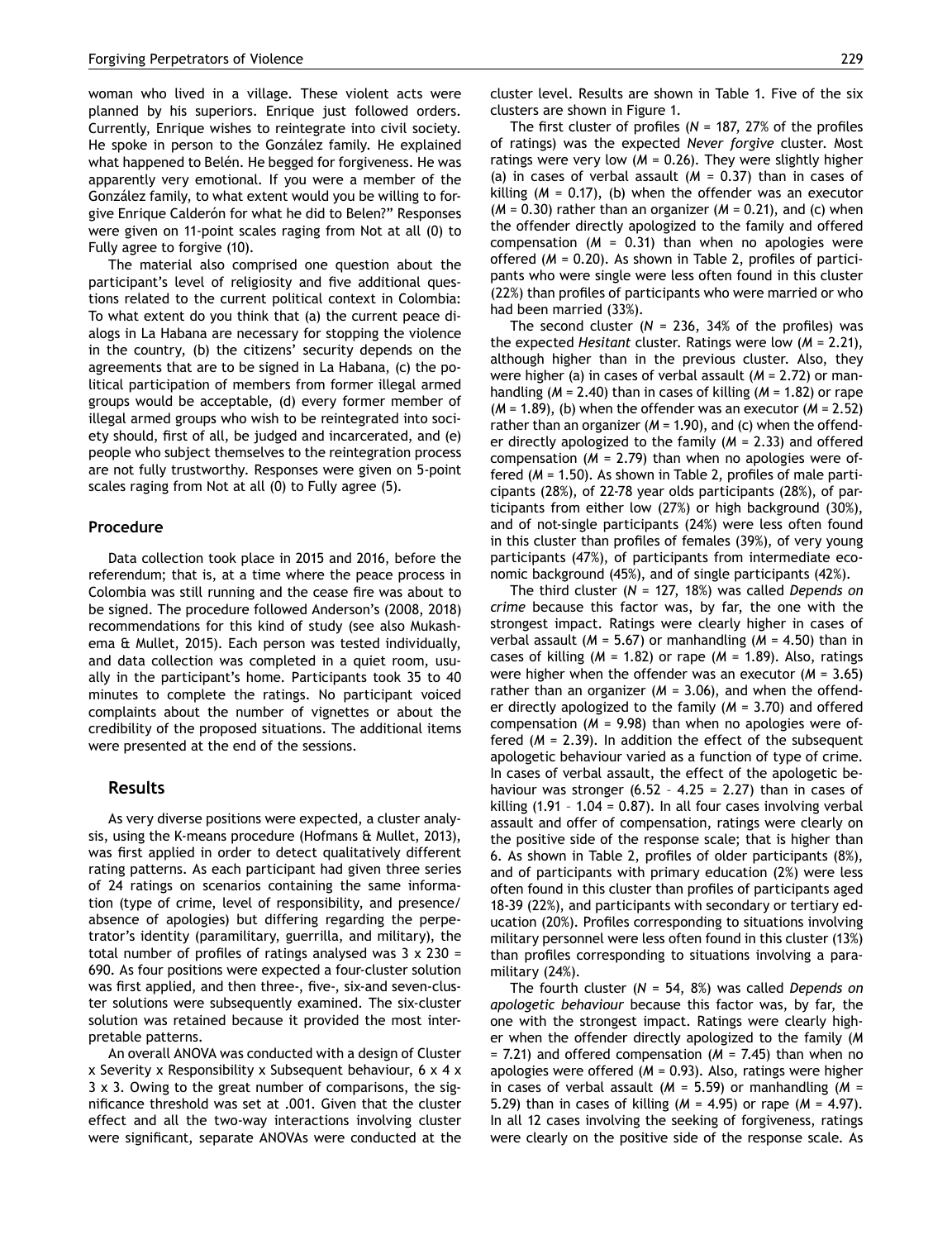| <b>Cluster and Factor</b>    | df             | <b>MS</b> | $\sqrt{ }$ | p    | $\eta_{\rho}^2$ |
|------------------------------|----------------|-----------|------------|------|-----------------|
| Cluster Never Forgive        |                |           |            |      |                 |
| Crime (C)                    | 3              | 8.73      | 15.52      | .001 | .08             |
| Responsibility (R)           | 1              | 9.83      | 22.89      | .001 | .11             |
| Behaviour (B)                | $\overline{2}$ | 4.90      | 18.25      | .001 | .09             |
| <b>Cluster Hesitant</b>      |                |           |            |      |                 |
| Crime (C)                    | 3              | 256.75    | 66.00      | .001 | .22             |
| Responsibility (R)           | 1              | 542.04    | 97.83      | .001 | .30             |
| Behaviour (B)                | 2              | 790.84    | 149.23     | .001 | .39             |
| $C \times B$                 | 6              | 4.39      | 5.52       | .001 | .02             |
| Cluster Depends on Crime     |                |           |            |      |                 |
| Crime (C)                    | 3              | 3 179.82  | 304.43     | .001 | .71             |
| Responsibility (R)           | 1              | 264.30    | 60.04      | .001 | .32             |
| Behaviour (B)                | $\overline{2}$ | 724.79    | 120.40     | .001 | .49             |
| $C \times B$                 | 6              | 42.74     | 26.16      | .001 | .17             |
| Cluster Depends on Behaviour |                |           |            |      |                 |
| Crime (C)                    | 3              | 29.49     | 9.73       | .001 | .16             |
| Responsibility (R)           | 1              | 4.31      | 2.30       | .14  | .04             |
| Behaviour (B)                | $\overline{2}$ | 5788.08   | 872.41     | .001 | .94             |
| <b>Always Forgive</b>        |                |           |            |      |                 |
| $C$ rime $(C)$               | 3              | 1.34      | 1.69       | .17  | .03             |
| Responsibility (R)           | 1              | 0.39      | 0.97       | .33  | .02             |
| Behaviour (B)                | $\mathbf{2}$   | 5.93      | 4.59       | .01  | .08             |
| <b>Cluster Undetermined</b>  |                |           |            |      |                 |
| $C$ rime $(C)$               | 3              | 0.86      | 0.19       | .90  | .01             |
| Responsibility (R)           | 1              | 5.50      | 0.47       | .50  | .01             |
| Behaviour (B)                | $\mathbf{2}$   | 12.16     | 2.34       | .10  | .07             |
| Overall                      |                |           |            |      |                 |
| Perpetrator's Identity (P)   | 2              | 107.34    | 15.43      | .001 | .06             |
| Crime (C)                    | $\mathbf{3}$   | 1 347.19  | 85.64      | .001 | .28             |
| Responsibility (R)           | $\mathbf{1}$   | 498.47    | 51.20      | .001 | .19             |
| Behaviour (B)                | $\overline{2}$ | 2 448.33  | 84.24      | .001 | .27             |
| $P \times C$                 | 6              | 12.37     | 4.91       | .001 | .02             |
| $P \times B$                 | 4              | 4.49      | 4.93       | .001 | .02             |
| $\mathsf C \times \mathsf B$ | 6              | 15.67     | 11.79      | .001 | .05             |
| $P \times C \times R$        | 6              | 4.94      | 4.67       | .001 | .02             |

**Table 1** Main Results of the ANOVAs Conducted at the Cluster level and on the Whole Sample

shown in Table 2, profiles of female participants (5%), of very young participants (2%), of participants from either low or intermediate background (7%), and of participants with secondary and tertiary education (6%) were less often found in this cluster than profiles of males (11%), of older participants (11%), of participants from high economic background (15%), and of participants with primary education (18%).

The fifth cluster (*N* = 52, 8%) was the expected *Always forgive* cluster. Most ratings were high (*M* = 8.33). As shown in Table 2, profiles of participants aged 18-29 (1%), of participants from either high or intermediate background (5%), of single participants (4%), of participants with tertiary education (5%) were less often found in this cluster than profiles of older participants (15%), of participants from low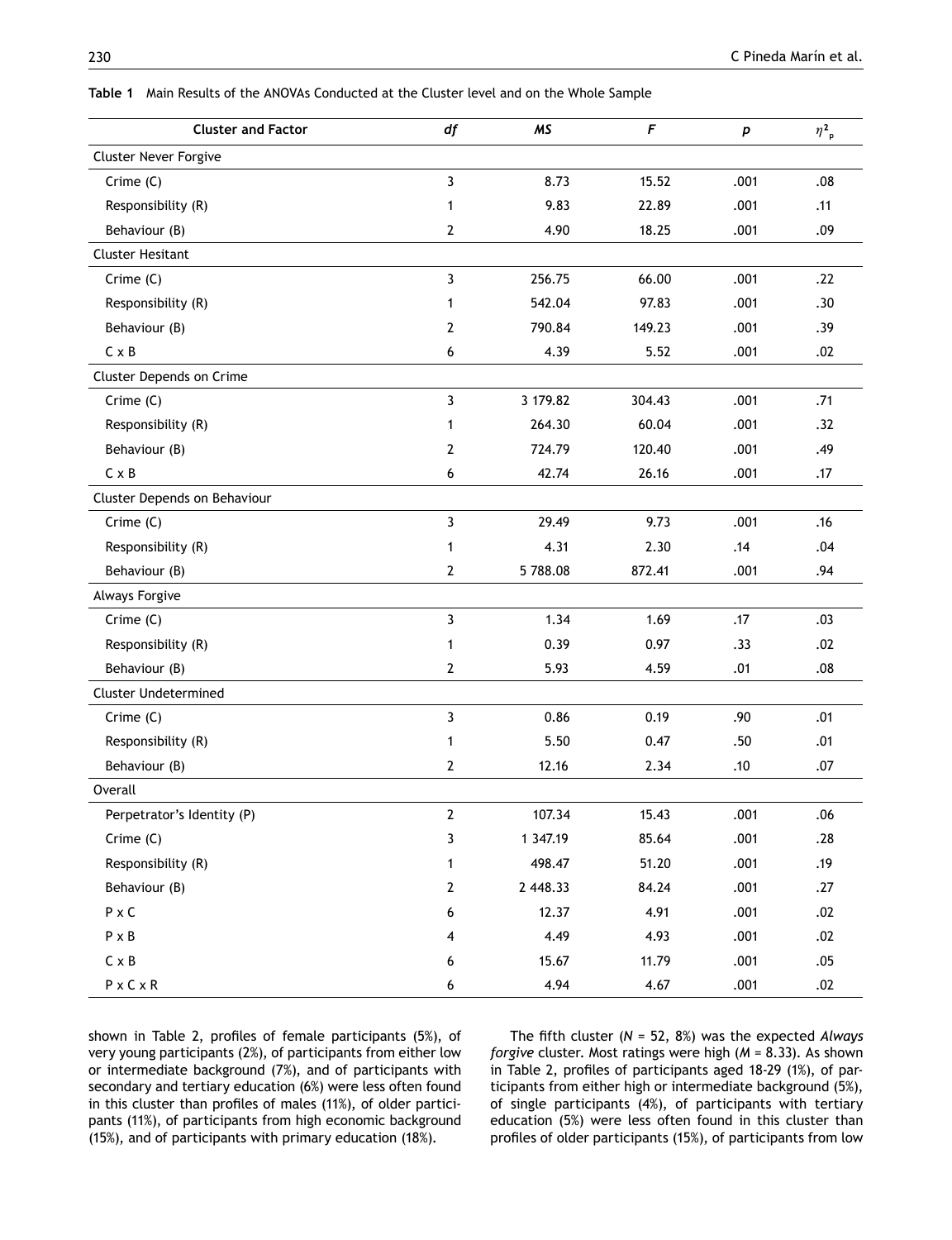

**Figure 1.** Five of the six observed clusters. In each panel, the mean willingness to forgive judgments is on the y-axis, the levels of the apologies factor are on the x-axis, and the type of crime corresponds to the three curves.

economic background (12%), and of participants with primary education (17%). Finally, the sixth cluster (*N* = 34, 5%, not shown in Figure 1) was called *Undetermined*. Ratings were always in the middle range of the scale (*M* = 5.53), and no significant effect was detected.

An overall ANOVA was also conducted on the raw data with a design of Identity x Severity x Responsibility x Subsequent Behaviour,  $3 \times 4 \times 2 \times 3$ . As shown in Table 1, all four main effects were significant. Table 3 compares participant's positions as a function of the perpetrators' identity. Among 71% of participants, positions did not vary as a function of identity. Among the remaining 29%, change of position mostly reflects a more unforgiving attitude to the military than to other groups. For example, for ten participants, forgiveness was possible and mostly depended on the severity of the crime when perpetrators were members of a guerrilla group or a paramilitary group, but not when they were members of the military.

Figure 2 shows the relationship between the participant's positions when these positions were homogeneous (*N* = 169) and ratings given to the additional items. Overall, the association with religiosity was not significant, but posthoc analyses using Fisher's LSD test showed that religiosity ratings were significantly higher among participants in the *Always forgive* cluster (*M* = 3.88) than among participants in the *Never forgive* cluster (*M* = 3.19), *p* < .05. The association with attitude to the peace dialogs in La Habana was significant,  $F(4, 158) = 4.64$ ,  $p < .005$ ,  $\eta_{p}^{2} = .11$ . Post-hoc analyses showed that attitude to the peace dialogs was significantly more negative in the *Never forgive* cluster (*M* = 2.54) than in all the other clusters ( $M = 3.40$ ),  $p < .02$ . Overall, the association with the belief that Colombian's security depends on the peace agreements was not significant, but post-hoc analyses showed that this belief regarding security was significantly higher among participants in the *Always forgive* cluster (*M* = 2.88) than among participants in the *Never forgive* and *Depends on crime* clusters (*M* = 2.06), *p* < .02. The association with attitude to participation in politics of members from former illegal armed groups was significant,  $F(4, 158) = 3.76$ ,  $p < .01$ ,  $n_{p}^{2} = .09$ . Post-hoc analyses showed that attitude to participation in politics was significantly more negative in the *Never forgive* cluster (*M* = 1.96) than in the *Hesitant*, *Depends on Behaviour* and *Always Forgive* clusters (*M* = 2.81), *p* < .02.

# **Discussion**

As hypothesized, several qualitatively different positions were found regarding the participants' willingness to forgive perpetrators of offenses against women during the armed conflict in Colombia. As in López López et al.'s (2013, 2018) studies, the majority of participants in the present study  $(27% + 34% = 61%)$  were quite unwilling to forgive. This percentage was higher than the one reported in the 2018 study (52%). This may be due to the fact that the situation in the vignettes specifically depicted violence against women: In the present study, female participants were more frequently hesitant or unwilling than male participants, which was not observed in previous studies.

 Among participants who were not completely hostile to the idea of forgiveness, three positions were found. The *Depends on circumstances* position that had been found in previous studies and split up into two contrasted positions: one that stressed type of crime (18%) and one that stressed apologetic behaviour (8%). This finding was, therefore, consistent with our hypothesis that the type of crime factor would have a stronger effect on the current study than on the previous studies, but the way this strengthened effect manifested itself was not anticipated. Participants who focused on type of crime were essentially younger (less than 40 years old) and more educated. They also expressed a more unforgiving attitude to the military. Participants who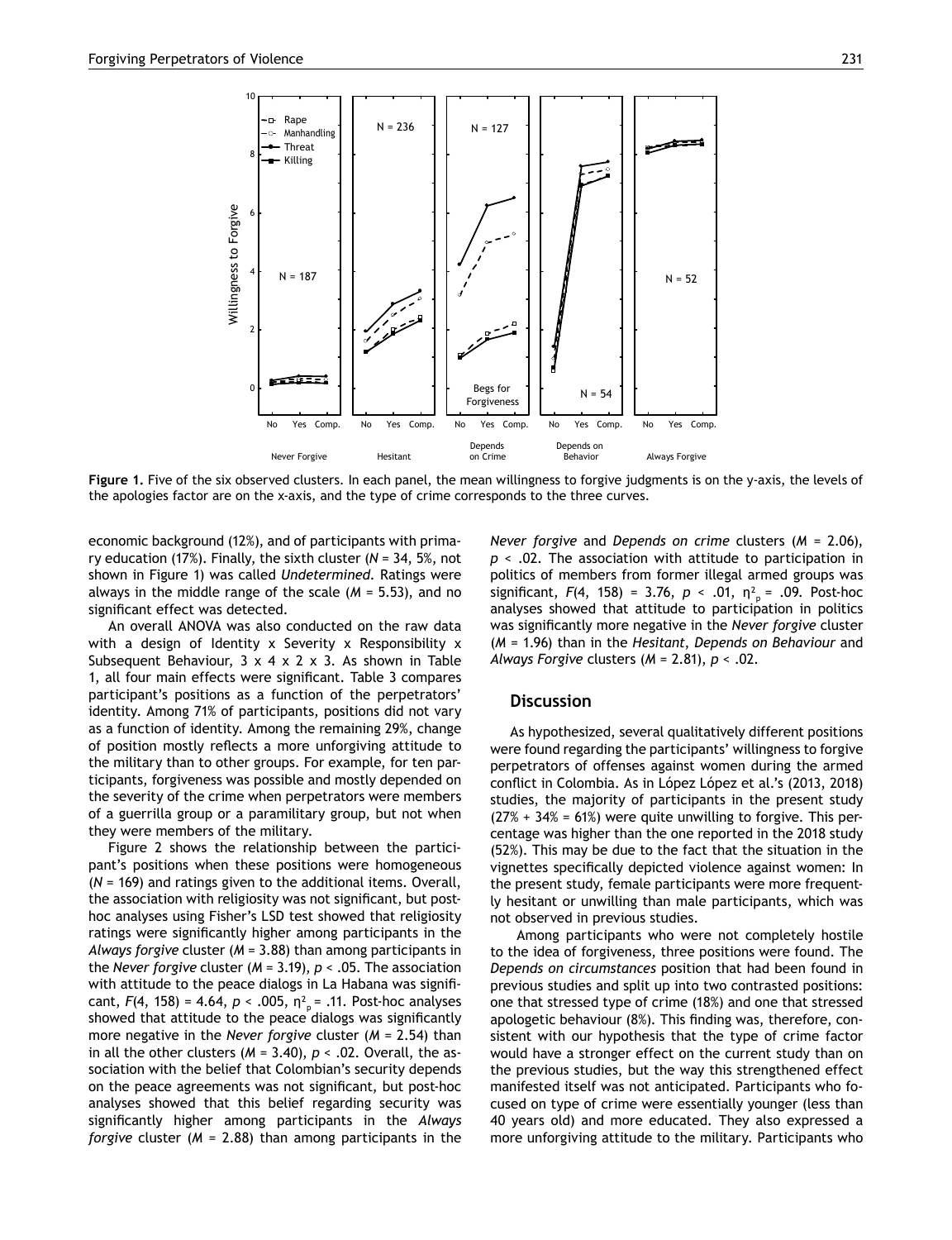#### Table 2 Composition of the Clusters

|                                                                  | Cluster              |                       |                       |                        |                        |           |                  |
|------------------------------------------------------------------|----------------------|-----------------------|-----------------------|------------------------|------------------------|-----------|------------------|
| Characteristic                                                   | Never                | <b>Hesitant</b>       | Crime                 | <b>Behaviour</b>       | <b>Always</b>          | Undeterm. | $\boldsymbol{N}$ |
| Gender: Chi <sup>2</sup> (5) = 15.30, $p < .01$                  |                      |                       |                       |                        |                        |           |                  |
| Females                                                          | 108 (27)             | 153 $(39)^a$          | 66 (17)               | $21(5)^{a}$            | 31(8)                  | 17(4)     | 396              |
| Males                                                            | 79 (27)              | $83(28)$ <sup>a</sup> | 61(21)                | 33 $(11)^a$            | 21(7)                  | 17(6)     | 294              |
| Age: Chi <sup>2</sup> (15) = 93.80, $p < .001$                   |                      |                       |                       |                        |                        |           |                  |
| 18-21 Years                                                      | 53 $(25)$            | 101 (47)abc           | 45 (21) <sup>a</sup>  | $5(2)$ abc             | $3(1)^a$               | 9(4)      | 216              |
| 22-29 Years                                                      | 52 (33)              | 41 (26) <sup>a</sup>  | 37 (24) <sup>b</sup>  | $18(12)^a$             | $2(1)^{b}$             | 6(4)      | 156              |
| 30-39 Years                                                      | 33(23)               | 40 (28) <sup>b</sup>  | 32 $(22)^c$           | 15 $(11)^{b}$          | 19 (13) <sup>ab</sup>  | 5(3)      | 144              |
| 40+ Years                                                        | 49 (28)              | 54 $(31)^c$           | 13 $(8)^{abc}$        | 16 $(9)^c$             | $28(16)$ <sup>ab</sup> | 14(8)     | 174              |
| Socio-Economic Level: Chi <sup>2</sup> (10) = 47.68, $p < .001$  |                      |                       |                       |                        |                        |           |                  |
| Low                                                              | 88 (30)              | 78 (27) <sup>a</sup>  | 57 (20)               | 12 $(4)^a$             | 34 (12) <sup>ab</sup>  | 19(7)     | 288              |
| Intermediate                                                     | 61(24)               | 112 $(45)^{ab}$       | 40 (16)               | 19 $(8)^{b}$           | 9 $(4)^a$              | 8(3)      | 249              |
| High                                                             | 38(25)               | 46 (30) <sup>b</sup>  | 30(20)                | $23(15)$ <sup>ab</sup> | 9 $(6)^{b}$            | 7(4)      | 153              |
| Marital Status: Chi <sup>2</sup> (15) = 42.78, $p < .001$        |                      |                       |                       |                        |                        |           |                  |
| Single                                                           | 85 (22) <sup>a</sup> | 162 $(42)^a$          | 78 (20)               | 25(7)                  | 15 $(4)^a$             | 19(5)     | 384              |
| Not Single                                                       | 102 $(33)^a$         | 74 (24) <sup>b</sup>  | 49 (16)               | 29 (10)                | 37 (12) <sup>b</sup>   | 15(5)     | 306              |
| Educational Level: Chi <sup>2</sup> (10) = 40.75, $p < .001$     |                      |                       |                       |                        |                        |           |                  |
| Primary                                                          | 15(28)               | 17(31)                | 1 $(2)$ <sup>ab</sup> | $10(18)$ <sup>ab</sup> | 9 $(17)^a$             | 2(4)      | 54               |
| Secondary                                                        | 95 (30)              | 98 (31)               | 60 (19) <sup>a</sup>  | 15 $(4)^a$             | 28(9)                  | 22(7)     | 318              |
| Tertiary                                                         | 77 (24)              | 121 (38)              | 66 $(21)^b$           | $29(9)^{b}$            | $15(5)$ <sup>a</sup>   | 10(3)     | 318              |
| Perpetrator's Identity: Chi <sup>2</sup> (10) = 11.27, $p = .33$ |                      |                       |                       |                        |                        |           |                  |
| Paramilitary                                                     | 54 (24)              | 77 (34)               | 56 (24) <sup>a</sup>  | 17(7)                  | 17(7)                  | 9(4)      | 230              |
| Guerrilla                                                        | 65 (28)              | 75 (33)               | 41 (18)               | 19(8)                  | 17(7)                  | 13(6)     | 230              |
| Military                                                         | 68 (30)              | 84 (36)               | 30 $(13)^a$           | 18(8)                  | 18(8)                  | 12(5)     | 230              |
| Total                                                            | 187 (27)             | 236 (34)              | 127 (18)              | 54(8)                  | 52(8)                  | 34(5)     | 690              |

Note: *N* = Total number of profiles. The percentages with the same subscript were significantly different, *p* < .05.

focused on apologetic behaviour were essentially older (more than 22 years old) and less educated. In addition, 8% of participants expressed unconditional willingness to forgive – the expected *Always forgive* position. Overall, 34% of the sample was of the opinion that if the perpetrator has apologized and if the crime was not too severe, forgiveness was possible. A small group of participants (5%) who did not take any position was, as in the 2017 study, also found.

As also hypothesized, willingness to forgive ratings attributed to cases of rape were always close to ratings associated to murder. Overall, the difference was minimal (less than 0.10 point on a scale ranging from 0 to 10).

Finally, the association between participants' position regarding forgiveness and their attitudes to currently debated political issues was in the hypothesized direction. Participants who did not reject the possibility of forgiveness expressed more positive views regarding the current peace process than participants who expressed rejection.

Overall, the present findings were consistent with the previous ones (López López et al., 2013, 2018) and similar to those of Nadler and Liviatan (2006) among Jewish students living in Israel and of Staub, Pearlman, Gubin, & Hagengimana (2005), Mukashema and Mullet (2010), Heim and Schaal (2014) in Rwanda, and Arnoso Martinez, Cardenas Castro, and Páez Rovira, (2015) in Chile. In all cases, the damage caused was severe, but the political situation had objectively improved as a result of the demobilization and of the peace process). The level of willingness to forgive that was associated with these situations was usually intermediate.

To be successful, any attempt at reintegrating former perpetrators into society must be done with care; that is,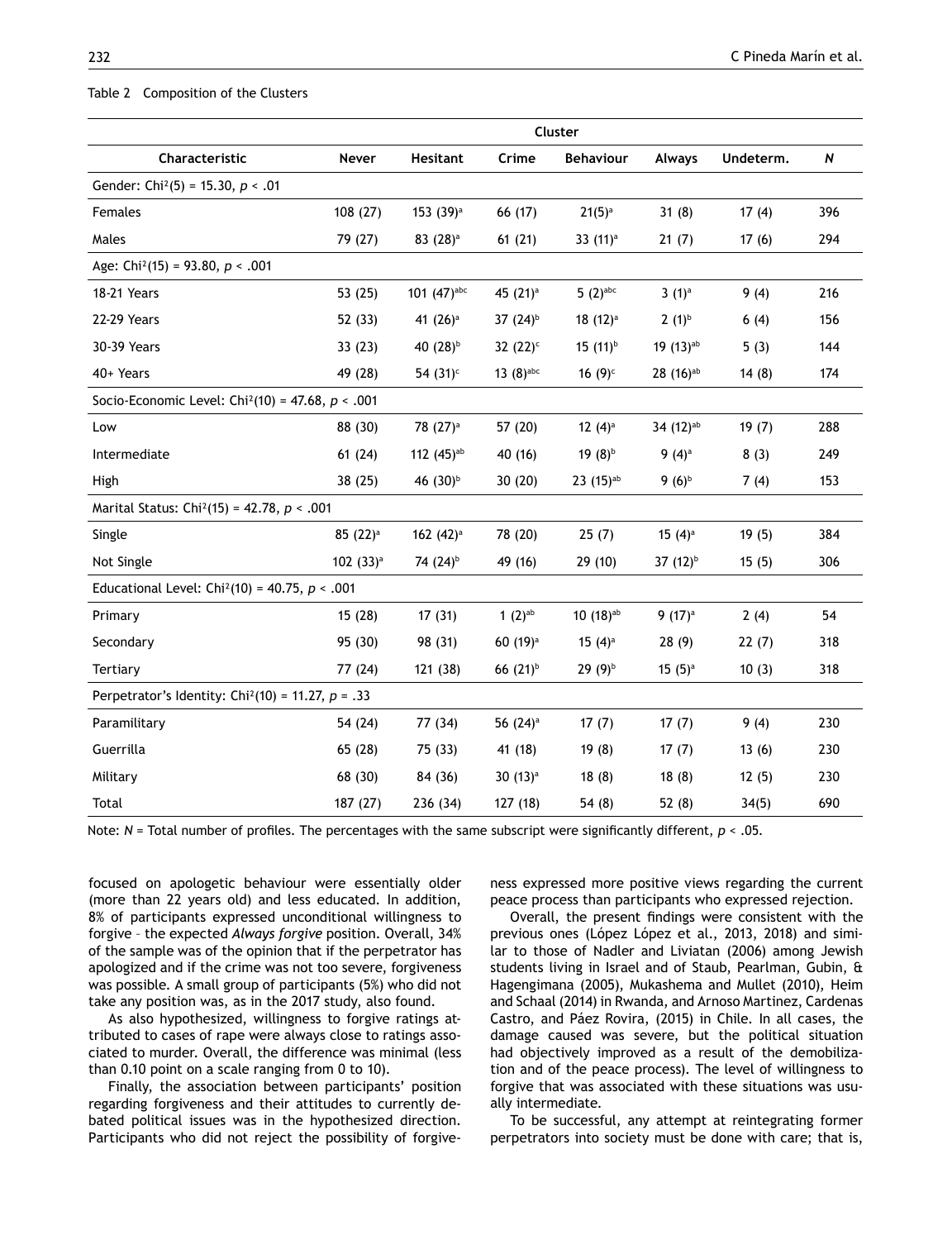Table 3 Participants' Positions as a Function of Perpetrators' Identity.

| Paramilitary         | Guerrilla    | Military     | N              | %  |
|----------------------|--------------|--------------|----------------|----|
| Never                | Never        | Never        | 52             | 23 |
| Hesitant             | Hesitant     | Hesitant     | 55             | 24 |
| Crime                | Crime        | Crime        | 25             | 11 |
| Behaviour            | Behaviour    | Behaviour    | 15             | 7  |
| Always               | Always       | Always       | 16             | 7  |
| Undetermined         | Undetermined | Undetermined | 6              | 3  |
| Total<br>(No Change) |              |              | 169            | 71 |
| Hesitant             | Never        | Never        | 6              | 3  |
| Hesitant             | Never        | Hesitant     | 3              | 1  |
| Hesitant             | Hesitant     | Never        | 3              | 1  |
| Hesitant             | Crime        | Hesitant     | 3              | 1  |
| Hesitant             | Undetermined | Undetermined | $\overline{2}$ | 1  |
| Crime                | Never        | Never        | 3              | 1  |
| Crime                | Hesitant     | Hesitant     | 8              | 3  |
| Crime                | Hesitant     | Crime        | 4              | 2  |
| Crime                | Crime        | Hesitant     | 10             | 4  |
| Other changes        |              |              | 19             | 8  |
| Total (Change)       |              |              | 61             | 29 |

on a voluntary basis. The present study, as well as similar previous studies (Pineda-Marín, Muñoz-Sastre& Mullet, 2018), has shown that a plurality of Colombian citizens is blatantly hostile to the idea of forgiving or reconciling with former perpetrators. This is perfectly understandable owing to the fact that being in the presence of former perpetrators on a daily basis, or just the fact of having to think about them, would lead most people -- particularly direct victims -- to vividly recall painful events. As shown by Bogliacino, Grimalda, Ortoleva, and Ring (2017) the simple recall of such events has, among victims who were exposed to intense violence, the capacity to severely affect their behaviour, particularly their short-term memory and cognitive control -- a very undesirable consequence.

Forgiving is difficult, particularly when the offense has lasting negative consequences and the harm-doers' apologies, when present, are not perceived as sincere. National policies can create conditions favouring victims' decisions to forgive and to reconcile with perpetrators (Allan, Allan, Kaminer & Stein, 2006). As suggested by Lichtenfeld, Buechner, Maier, & Fernández-Capo (2015), however, it is not enough to simply decide to forgive in order to be able to do it. Most of the time, forgiveness can only occur as the result of a long, and at time instable, emotional process (Worthington, 2006).

Some citizens, however, seem to already be open to the idea of forgiving and reconcile. In other words, a process of reintegration is, therefore, not impossible everywhere. The current findings, as well as the findings from previous studies suggest that such a process should, first, be attempted in areas where a majority of people share positive views regarding the reintegration of former perpetrators. Then, building on the experience gathered in these areas, the process could be progressively extended to areas in which views are less positive, although not uniformly negative.



**Figure 2.** Relationship between position relating to forgiveness (on the x-axis) and attitude to the peace process in La Habana (on the y-axis).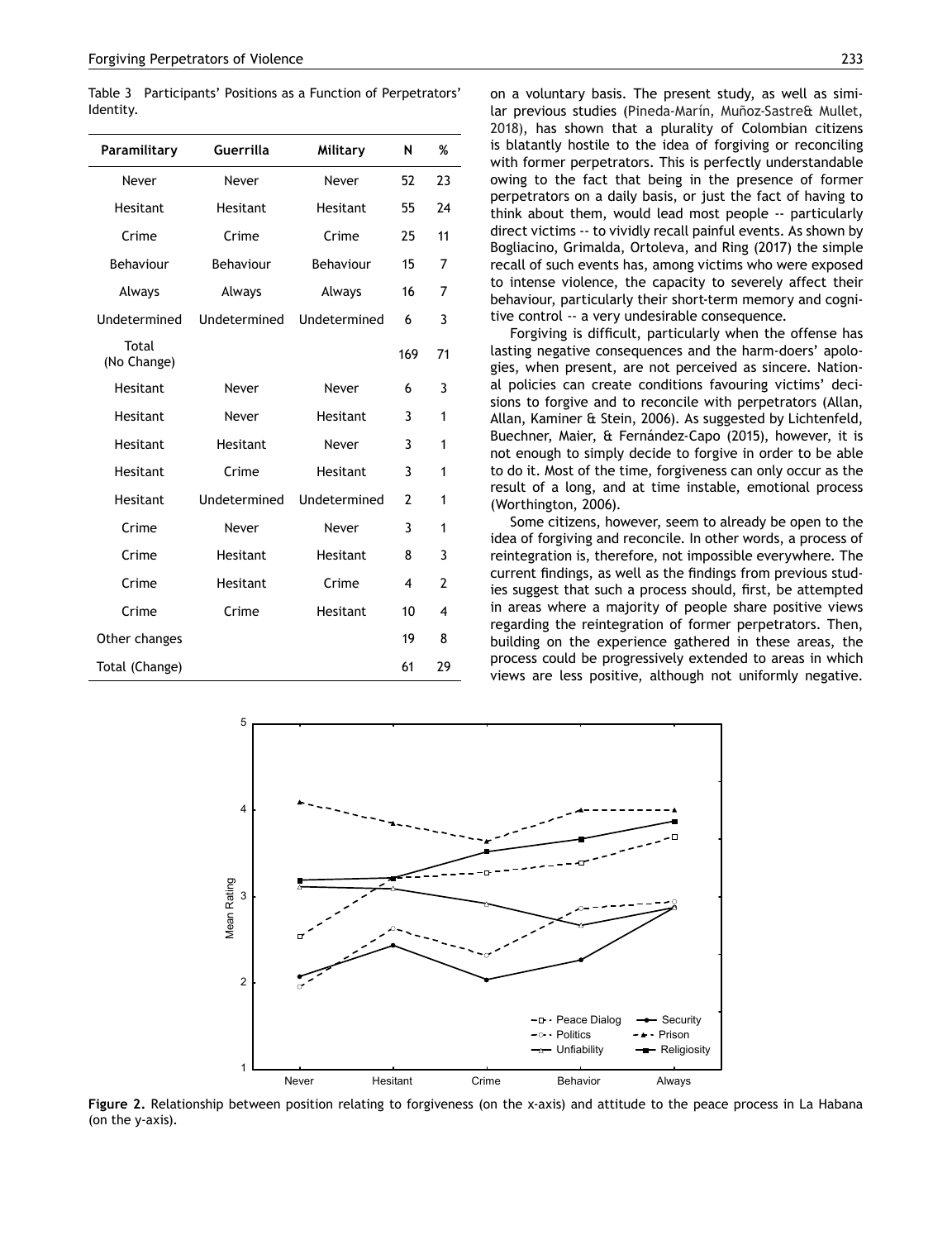Finally, the process of reintegration should ideally be a democratic process: Local consultations should always be carried out before any attempt at reintegrating perpetrators of violence into a determined area takes place.

# **Limitations**

An important limitation of this study was that all the participants lived in Bogotá, the largest city in the country. Owing to the regional aspect of the conflict, the percentage of people holding one or another of the six positions presented above is, as suggested by the results of the October referendum (Semana, 2016b), likely to vary considerably from one department to the other. In Bogotá, 56% of voters favored the peace accords, but in Chocó it was 79%, however, in Meta it was only 36% (El País, 2016).

Another limitation of the study was that the participants' status as primary victims, secondary victims or tertiary victims (Govier, 2002) was not assessed. In other words, the personal impact of the conflict on each participant's wellbeing, including their mental health, was not known. Personal experiences (lasting suffering) may have important effects on willingness to reconcile (e.g., Stein et al., 2008). As a result, future studies should include measurements of personal victimization and of the physical and mental consequences of victimization, and relate them to positions regarding forgiveness of former perpetrators of violence.

# **References**

- Allan, A., Allan, M. M., Kaminer, D., & Stein, D. J. (2006). Exploration of the association between apology and forgiveness amongst victims of Human Rights violations. *Behavioral Sciences and the Law, 24,* 87-102. http://dx.doi.org/10.1002/bsl.689
- Anderson, N. H. (2008). *Unified social cognition*. New York, NY: Psychology Press.
- Anderson, N. H. (2018). *Moral science*. New York, NY: Psychology Press.
- Arnoso Martinez, M., Cardenas Castro, M., & Páez Rovira, D. (2015). Justicia transicional y predictores del perdón político en Chile. *Revista Latinoamericana de Derechos Humanos, 26*, 77-97. http://dx.doi.org/10.15359/rldh.26-1.4
- Azar, F., Mullet, E. & Vinsonneau, G. (1999). The propensity to forgive: Findings from Lebanon. *Journal of Peace Research, 36,*  169-181. http://dx.doi.org/10.1177/0022343399036002003
- Bayer, C. P., Klasen, F., & Adam, H. (2007). Association of trauma and PTSD symptoms with openness to reconciliation and feelings of revenge among former Ugandan and Congolese child soldiers. *Journal of the American Medical Association, 298,*  555-559. http://dx.doi.org[/10.1001/jama.298.5.555](https://doi.org/10.1001/jama.298.5.555)
- BBC News (2016). *Colombia referendum: Voters reject Farc peace deal*. Retrieved October 10th from [http://www.bbc.com/news/](http://www.bbc.com/news/world-latin-america-37537252) [world-latin-america-37537252](http://www.bbc.com/news/world-latin-america-37537252)
- Bogliacino, F., Grimalda, G., Ortoleva, P., & Ring, P. (2017). Exposure to and recall of violence reduce short-term memory and cognitive control. *Proceedings of the National Academy of Sciences, 114*, 8505-8510.
- Cárdenas, M., Páez, D., Arnoso, M., & Rimé, B. (2017). Predictors of support toward Transitional Justice Process in Chilean general population sample. *Universitas Psychologica: Panamerican Journal of Psychology, 16*, 1-11. http://dx.doi.org/10.11144/ Javeriana.upsy16.3.pstj
- Cárdenas, M., Páez, D., Rimé, B., Arnoso, M. (2015). How Transitional Justice processes and official apologies influence reconciliation: The case of the Chilean 'Truth and Reconciliation' and 'Political Imprisonment and Torture' commissions. *Journal of Community & Applied Social Psychology, 25*, 515-530
- Cilliers, J., Dube, O., & Siddiqi, B. (2016). Reconciling after civil conflict increases social capital but decreases individual well-being. *Science*, 352(6287).
- Correa, J. C., García-Chitiva, M. D. P., & García-Vargas, G. R. (2018). A text mining approach to the text difficulty of Latin American peace agreement. *Revista Latinoamericana de Psicología*, *50*(1), 61-70. http://dx.doi.org/10.14349/rlp.2018.v50.n1.6
- El Espectador (2013). *Refrendación de la sociedad*. Retrieved August 2nd, 2016 from [http://www.elespectador.com/opinion/](http://www.elespectador.com/opinion/editorial/refrendacion-de-sociedad-articulo-442188) [editorial/refrendacion-de-sociedad-articulo-442188](http://www.elespectador.com/opinion/editorial/refrendacion-de-sociedad-articulo-442188)
- El País (2016). *Farc piden perdón por la massacre de Bojayá*. Retrieved April 2017 from http://www.elpais.com.co/proceso-de-paz/farc-piden-perdon-por-la-masacre-de-bojaya.html
- Espinosa, A., Páez, D., Velázquez, T., Cueto, R. M., Seminario, E., Sandoval, S., Reátegui, F., & Jave, I. (2016). Between remembering and forgetting the years of political violence: Psychosocial impact of the truth and reconciliation commission in Peru. *Political Psychology*. *38*(5), 849-866. http://dx.doi.org/10.1111/ pops.12364
- Fehr, R., Gelfand, M. J., & Nag, M. (2010). The road to forgiveness: A meta-analytic synthesis of its situational and dispositional correlates. *Psychological Bulletin, 5*, 894-914. http://dx.doi. org/10.1037/a0023012
- Gibson, J. L. (2007). Truth and Reconciliation as social indicators. *Social Indicators Research, 81*, 257-281. http://dx.doi. org/10.1007/s11205-006-9010-5
- Govier, T. (2002). *Forgiveness and revenge*. New York, NY: Routledge.
- Granada, S., Restrepo, J., & Vargas, A. (2009). El agotamiento de la política de seguridad: Evolución y transformaciones recientes en el conflicto armado Colombiano. In J. Restrepo & B. Aponte (Eds.), *Guerras y violencias en Colombia* (pp. 27-124). Bogotá: Editorial Pontificia Universidad Javeriana.
- Heim, L., & Schaal, S. (2014). Rates and predictors of mental stress in Rwanda: Investigating the impact of gender, persecution, readiness to reconcile and religiosity via a structural equation model. *International Journal of Mental Health Systems*, *8*, 37- 55. http://dx.doi.org/10.1186/1752-4458-8-37
- Hofmans, J., & Mullet, E. (2013). Towards unveiling individual differences in different stages of information processing: A clustering-based approach. *Quality and Quantity, 47,* 555-564. http://dx.doi.org/10.1007/s11135-011-9529-7
- Human Rights Watch (2017). *Colombia*. Retrieved September 2017 from [https://www.hrw.org/world-report/2017/country-chap](https://www.hrw.org/world-report/2017/country-chapters/colombia)[ters/colombia](https://www.hrw.org/world-report/2017/country-chapters/colombia)
- Kamble, S., & Mullet, E. (2016). A mapping of young Hindu's views on the appropriateness of the Death Penalty as a function of circumstances of crime. *International Journal of Law, Crime and Justice*, *44*, 14-25. [http://dx.doi.org/j.ijlcj.2015.03.003]( http://dx.doi.org/j.ijlcj.2015.03.003)
- Kaufman, S. J. (2006). Escaping the symbolic politics trap: Reconciliation initiatives and conflict resolution in ethnics wars. *Journal of Peace Research, 43,* 201-218. http://dx.doi. org/10.1177/0022343306060622
- Kpanake, L., & Mullet, E. (2011). Judging the acceptability of amnesties. *Conflict Resolution Quarterly, 28,* 291-313. http://dx. doi.org/10.1002/crq.20024
- Lichtenfeld, S., Buechner, V. L., Maier, M. A., & Fernández-Capo, M. (2015). Forgive and forget: Differences between decisional and emotional forgiveness. *PloS one*, 10(5), e0125561.
- Lopes Cardozo, B., Kaiser, R., Gotway, C. A., & Agani, F. (2003). Mental health, social functioning, and feelings of hatred and revenge of Kosovar Albanians one year after the war in Kosovo. *Journal of Traumatic Stress, 16*, 351–360. http://dx.doi. org/10.1023/A:1024413918346